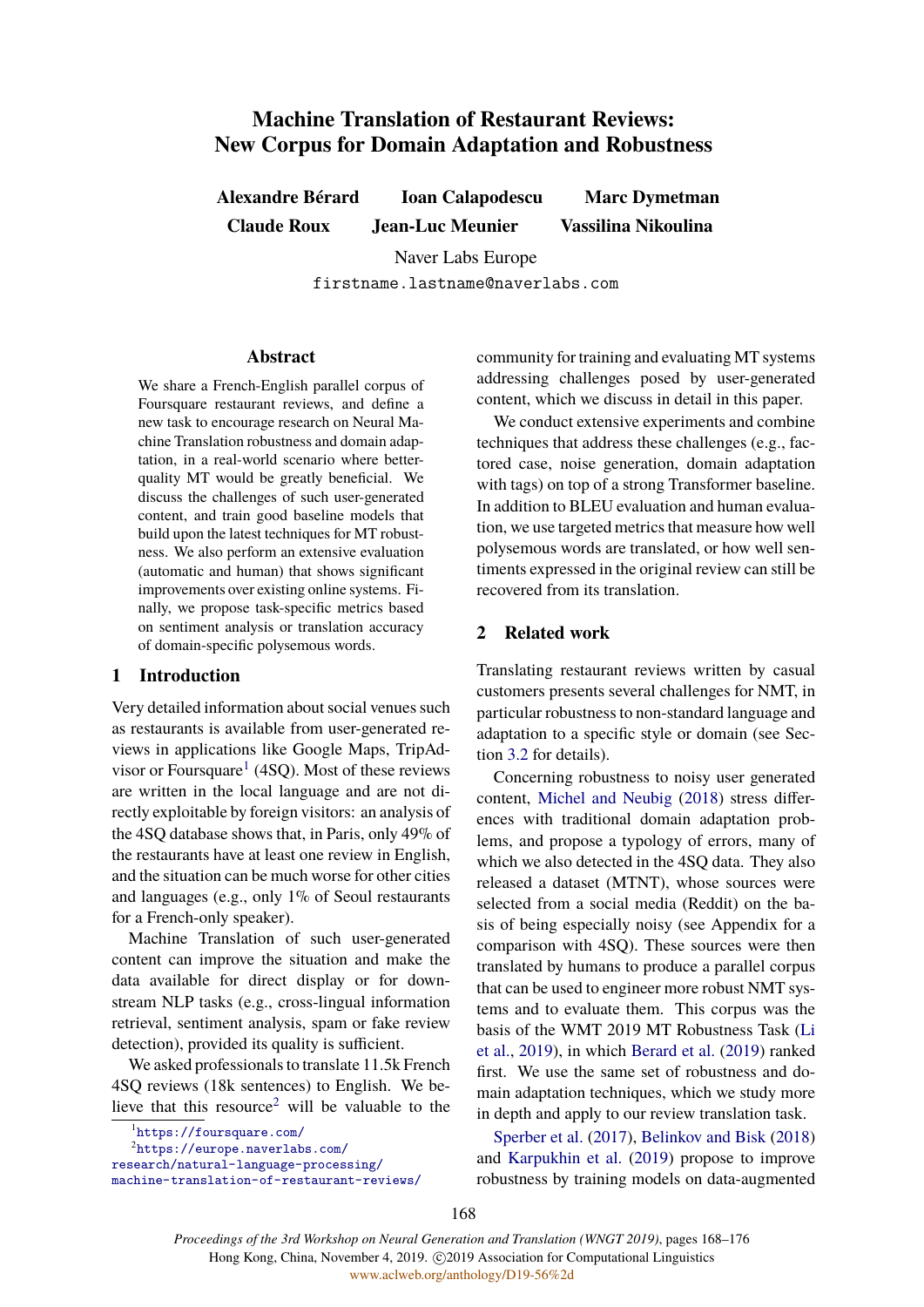corpora, containing noisy sources obtained by random word or character deletions, insertions, substitutions or swaps. Recently, [Vaibhav et al.](#page-8-6) ([2019\)](#page-8-6) proposed to use a similar technique along with noise generation through replacement of a clean source by one obtained by back-translation.

We employ several well-known domain adaptation techniques: back-translation of large monolingual corpora close to the domain ([Sennrich et al.,](#page-8-7) [2016b](#page-8-7); [Edunov et al.](#page-8-8), [2018](#page-8-8)), fine-tuning with indomain parallel data [\(Luong and Manning](#page-8-9), [2015](#page-8-9); [Freitag and Al-Onaizan](#page-8-10), [2016;](#page-8-10) [Servan et al.](#page-8-11), [2016\)](#page-8-11), domain tags for knowledge transfer between domains [\(Kobus et al.,](#page-8-12) [2017;](#page-8-12) [Berard et al.](#page-8-2), [2019](#page-8-2)).

Addressing the technical issues of robustness and adaptation of an NMT system is decisive for real-world deployment, but evaluation is also critical. This aspect is stressed by [Levin et al.](#page-8-13) ([2017\)](#page-8-13) (NMT of curated hotel descriptions), who point out that automatic metrics like BLEU tend to neglect semantic differences that have a small textual footprint, but may be seriously misleading in practice, for instance by interpreting *available parking* as if it meant *free parking*. To mitigate this, we conduct additional evaluations of our models: human evaluation, translation accuracy of polysemous words, and indirect evaluation with sentiment analysis.

# **3 Task description**

We present a new task of restaurant review translation, which combines domain adaptation and robustness challenges.

### **3.1 Corpus description**

We sampled 11.5k French reviews from 4SQ, mostly in the *food* category,<sup>3</sup> split them into sentences (18k), and grouped them into train, valid and test sets (see Table [1](#page-1-1)). The French reviews contain on average 1.5 sentences and 17.9 words. Then, we hired eight professional translators to translate them to English. Two of them created the training set by post-editing (PE) the outputs of baseline NMT systems.4 The other six translated the valid and test sets from scratch. They were asked to translate (or post-edit) the reviews sentence-by-sentence (to avoid any alignment problem), but they could see the full con-

<span id="page-1-1"></span>

| Corpus    | Sentences | Reviews | Words (FR) |
|-----------|-----------|---------|------------|
| 4SQ-PE    | 12080     | 8004    | 141958     |
| 4SQ-HT    | 2784      | 1625    | 29 0 75    |
| 4SQ-valid | 1 2 4 3   | 765     | 13976      |
| 4SQ-test  | 1838      | 1 1 5 7 | 21.525     |

Table 1: 4SQ corpora. 4SQ-PE is the training set. 4SQ-HT is not used in this work.

text. We manually filtered the test set to remove translations that were not satisfactory. The full reviews and additional metadata (e.g., location and type of the restaurant) are also available as part of this resource, to encourage research on contextual machine translation. 4SQ-HT was translated from scratch by the same translators who post-edited 4SQ-PE. While we did not use it in this work, it can be used as extra training or development data. We also release a human translation of the Frenchlanguage test set (668 sentences) of the Aspect-Based Sentiment Analysis task at SemEval 2016 ([Pontiki et al.](#page-8-14), [2016](#page-8-14)).

### <span id="page-1-0"></span>**3.2 Challenges**

Translating restaurant reviews presents two main challenges compared to common tasks in MT. First, the reviews are written in a casual style, close to spoken language. Some liberty is taken w.r.t. spelling, grammar, and punctuation. Slang is also very frequent. MT should be robust to these variations. Second, they generally are reactions, by clients of a restaurant, about its food quality, service or atmosphere, with specific words relating to these aspects or sentiments. These require some degree of domain adaptation. The following table illustrates these issues, with outputs from an online MT system. Examples of full reviews from 4SQ-PE along with metadata are shown in Appendix.

| (1) | é qd g vu sa<br>and when I saw that<br>$\acute{\rm e}$ qd g seen his                             | (source)<br>(reference)<br>(online MT) |
|-----|--------------------------------------------------------------------------------------------------|----------------------------------------|
| (2) | c'est trooop bon !<br>it's toooo good!<br>it's good trooop!                                      |                                        |
| (3) | le cadre est nul<br>the setting is lousy<br>the frame is null                                    |                                        |
| (4) | le garçon a pété un cable<br>the waiter went crazy<br>the boy farted a cable                     |                                        |
| (5) | pizza nickel, tres bonnes pattes<br>great pizza, very good pasta<br>nickel pizza, very good legs |                                        |

<sup>3</sup> [https://developer.foursquare.com/docs/](https://developer.foursquare.com/docs/resources/categories) [resources/categories](https://developer.foursquare.com/docs/resources/categories)

<sup>4</sup>ConvS2S or Transformer Big trained on the "UGC" corpus described in Section [6,](#page-4-0) without domain adaptation or robustness tricks.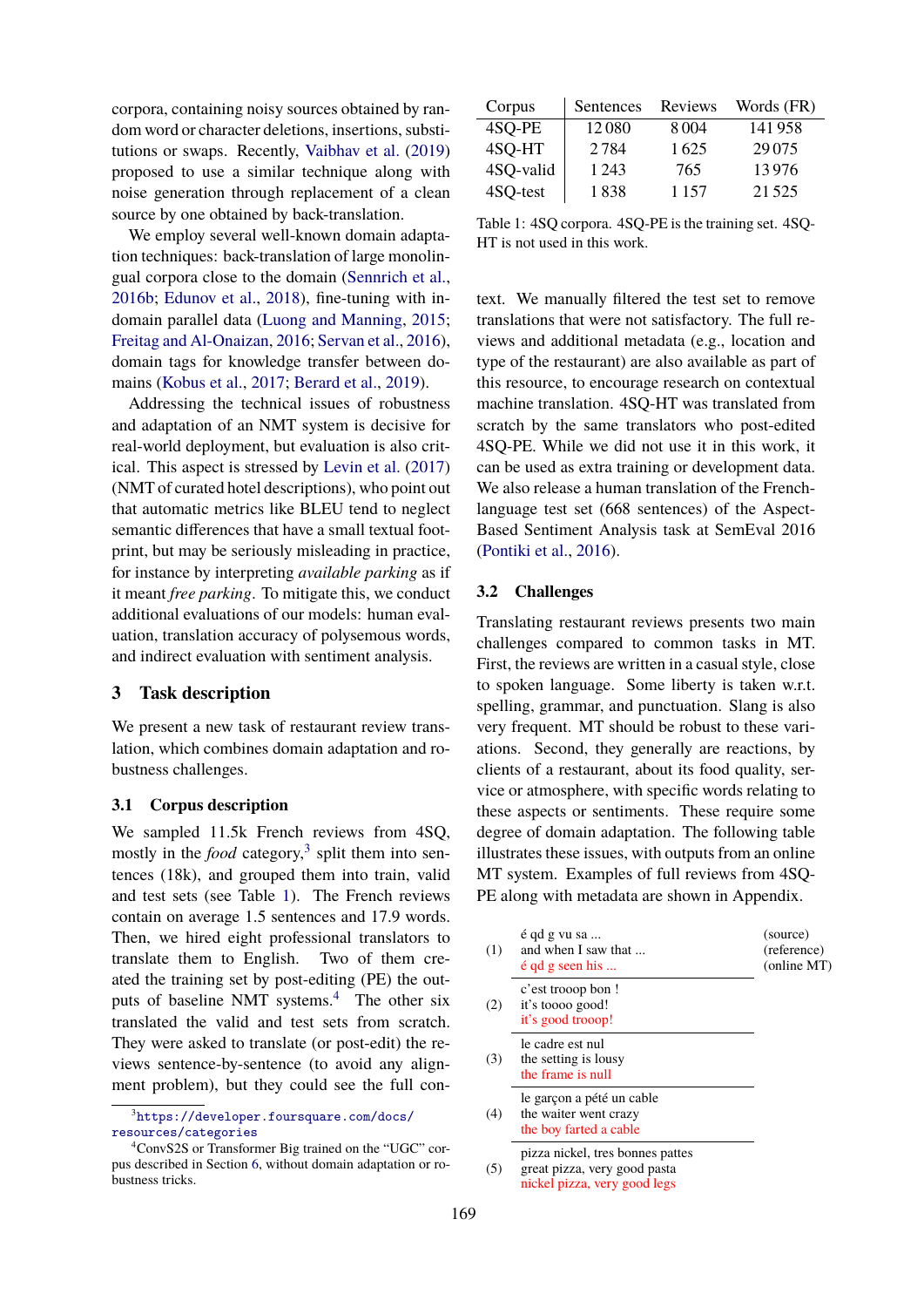Examples 1 and 2 fall into the robustness category: 1 is an extreme form of SMS-like, quasiphonetic, language (*et quand j'ai vu ça*); 2 is a literal transcription of a long-vowel phonetic stress  $(trop \rightarrow trooop)$ . Example 3 falls into the domain category: in a restaurant context, *cadre* typically refers to the *setting*. Examples 4 and 5 involve both robustness and domain adaptation: *pété un cable* is a non-compositional slang expression and *garçon* is not a *boy* in this domain; *nickel* is slang for *great*, *très*is missing an accent, and *pâtes*is misspelled as *pattes*, which is another French word.

Regarding robustness, we found many of the same errors listed by [Michel and Neubig](#page-8-0) ([2018\)](#page-8-0) as noise in social media text: SMS language (*é qd g vu sa*), typos and phonetic spelling (*pattes*), repeated letters (*trooop, merciiii*), slang (*nickel, bof, mdr*), missing or wrong accents (*tres*), emoticons  $(\cdot;\cdot)$  and emojis  $(\mathbb{G})$ , missing punctuation, wrong or non-standard capitalization (lowercase proper names, capitalized words for emphasis). Regarding domain aspects, there are polysemous words with typical specific meaning *carte → map*, *menu*; *cadre → frame*, *executive*, *setting*), idiomatic expressions (*à tomber par terre → to die for*), and venue-related named entities (*La Boîte à Sardines*).

### **4 Robustness to noise**

We propose solutions for dealing with nonstandard case, emoticons, emojis and other issues.

# <span id="page-2-2"></span>**4.1 Rare character placeholder**

We segment our training data into subwords with BPE ([Sennrich et al.,](#page-8-15) [2016c\)](#page-8-15), implemented in SentencePiece [\(Kudo and Richardson](#page-8-16), [2018\)](#page-8-16). BPE can deal with rare or unseen words by splitting them into more frequent subwords but cannot deal with unseen characters.<sup>5</sup> While this is not a problem in most tasks, 4SQ contains a lot of emojis, and sometimes symbols in other scripts (e.g., Arabic). Unicode now defines around 3k emojis, most of which are likely to be out-of-vocabulary.

We replace rare characters on both sides of the training corpus by a placeholder  $(\langle x \rangle)$ ; a model trained on this data is typically able to copy the placeholder at the correct position. Then, at inference time, we replace the output tokens <x> by the rare source-side characters, in the same or-

<span id="page-2-0"></span>

|           | Uppercase                 | Lowercase      |
|-----------|---------------------------|----------------|
| Input     | UNE HONTE!                | une honte !    |
| Pre-proc  | UNE HONTE<br>$\mathbf{I}$ | une honte !    |
| MT output | A HONEY!                  | A dis gra ce ! |
| Post-proc | A HONEY!                  | A disgrace!    |

Table 2: Capital letters break NMT. BPE segmentation and translation of capitalized or lowercase input.

der. This approach is similar to that of [Jean et al.](#page-8-18) ([2015\)](#page-8-18), who used the attention mechanism to replace output UNK symbols with the aligned word in the source. [Berard et al.](#page-8-2) ([2019\)](#page-8-2) used the same technique to deal with emojis in the WMT robustness task.

### <span id="page-2-1"></span>**4.2 Capital letters**

As shown in Table [2](#page-2-0), capital letters are another source of confusion. *HONTE* and *honte* are considered as two different words. The former is out-of-vocabulary and is split very aggressively by BPE. This causes the MT model to hallucinate.

**Lowercasing** A solution is to lowercase the input, both at training and at test time. However, when doing so, some information may be lost (e.g., named entities, acronyms, emphasis) which may result in lower translation quality.

**Factored translation** [Levin et al.](#page-8-13) ([2017](#page-8-13)) do factored machine translation [\(Sennrich and Haddow,](#page-8-19) [2016](#page-8-19); [Garcia-Martinez et al.,](#page-8-20) [2016](#page-8-20)) where a word and its case are split in two different features. For instance, *HONTE* becomes *honte + upper*.

We implement this with two embedding matrices, one for words and one for case, and represent a token as the sum of the embeddings of its factors. For the target side, we follow [Garcia-](#page-8-20)[Martinez et al.](#page-8-20) [\(2016](#page-8-20)) and have two softmax operations. We first predict the word in its lowercase form and then predict its case. $6$  The embeddings of the case and word are then summed and used as input for the next decoder step.

**Inline casing** [Berard et al.](#page-8-2) [\(2019](#page-8-2)) propose another approach, *inline casing*, which does not require any change in the model. We insert the case as a regular token into the sequence right after the word. Special tokens  $\langle U \rangle$ ,  $\langle L \rangle$  and  $\langle T \rangle$  (upper, lower and title) are used for this purpose and appended to the vocabulary. Contrary to the previous

<sup>5</sup>Unless actually doing BPE at the *byte* level, as suggested by [Radford et al.](#page-8-17) ([2019\)](#page-8-17).

<sup>&</sup>lt;sup>6</sup>Like the "dependency model" of [Garcia-Martinez et al.](#page-8-20) [\(2016](#page-8-20)), we use the current state of the decoder and the embedding of the output word to predict its case.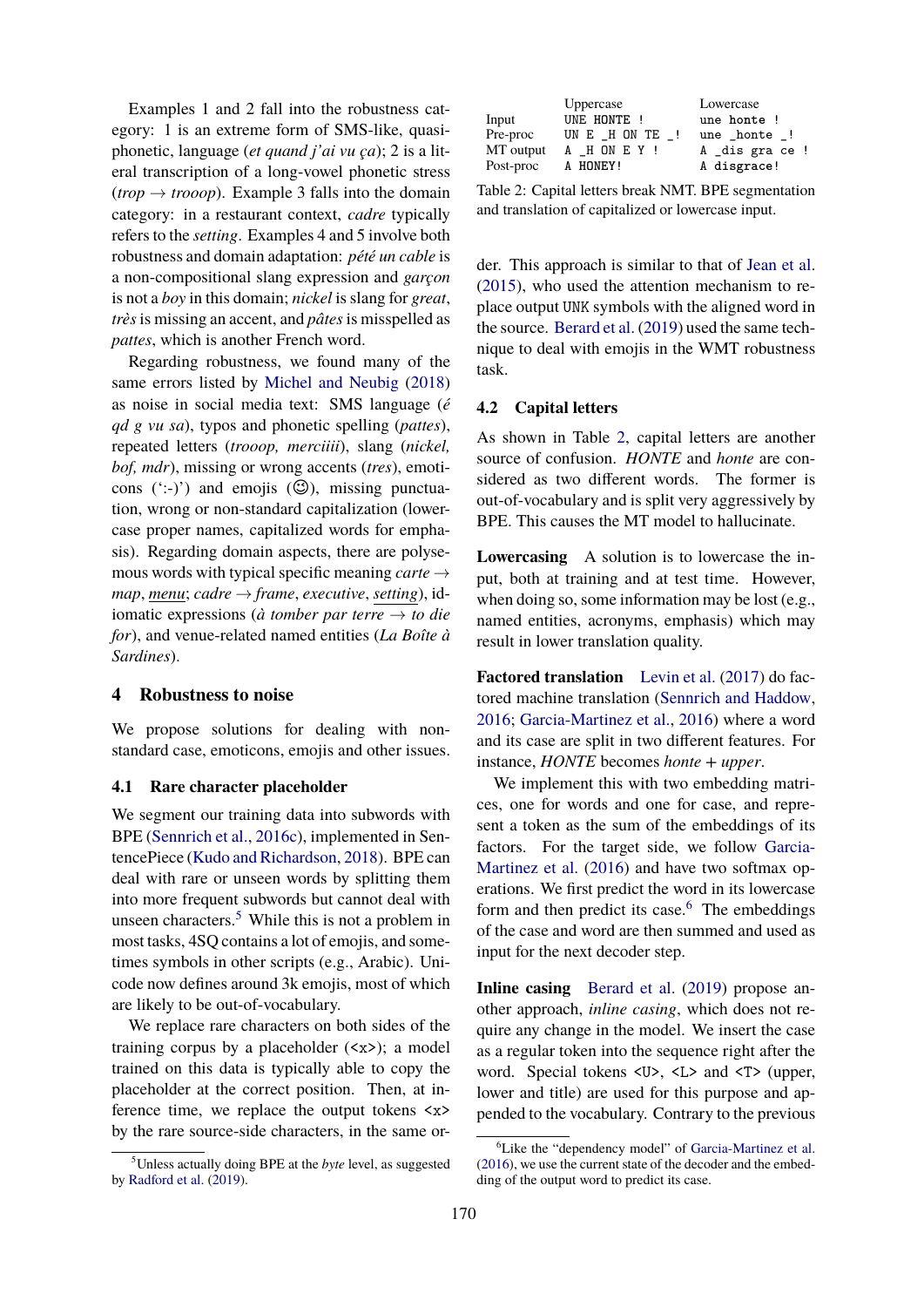solution, there is only one embedding matrix and one softmax.

In practice, words are assumed to be lowercase by default and the <L> tokens are dropped to keep the factored sequences as short as possible. *"Best fries EVER"* becomes *"best <T> \_f ries \_ever <U>"*. Like [Berard et al.](#page-8-2) ([2019](#page-8-2)), we force SentencePiece to split mixed-case words like *MacDonalds*into single-case subwords (*Mac* and *Donalds*).

**Synthetic case noise** Another solution that we experiment with (see Section [6\)](#page-4-0) is to inject noise on the source side of the training data by changing random source words to upper (5% chance), title  $(10\%)$  or lower case  $(20\%).$ 

#### <span id="page-3-0"></span>**4.3 Natural noise**

One way to make an NMT system more robust is to train it with some of the most common errors that can be found in the in-domain data. Like [Berard](#page-8-2) [et al.](#page-8-2) [\(2019](#page-8-2)), we detect the errors that occur naturally in the in-domain data and then apply them to our training corpus, while respecting their natural distribution. We call this "natural noise generation" in opposition to what is done in [\(Sper](#page-8-3)[ber et al.](#page-8-3), [2017](#page-8-3); [Belinkov and Bisk](#page-8-4), [2018](#page-8-4); [Vaibhav](#page-8-6) [et al.,](#page-8-6) [2019\)](#page-8-6) or in Section [4.2](#page-2-1), where the noise is more synthetic.

**Detecting errors** We compile a general-purpose French lexicon as a transducer, $\frac{7}{1}$  implemented to be traversed with extended edit distance flags, similar to [Mihov and Schulz](#page-8-21) [\(2004](#page-8-21)). Whenever a word is not found in the lexicon (which means that it is a potential spelling mistake), we look for a French word in the lexicon within a maximum edit distance of 2, with the following set of edit operations:

- (1) deletion (e.g., *apelle* instead of *appelle*)
- (2) insertion (e.g., *appercevoir* instead of *apercevoir*)
- (3) constrained substitution on diacritics (e.g., *mangè* instead of *mangé*)
- (4) swap counted as one operation: (e.g., *mnager* instead of *manger*)
- (5) substitution (e.g., *menger* instead of *manger*)
- (6) repetitions (e.g., *Merciiiii* with a threshold of max 10 repetitions)

We apply the transducer to the French monolingual Foursquare data (close to 1M sentences) to detect and count noisy variants of known French words. This step produces a dictionary mapping the correct spelling to the list of observed errors and their respective frequencies.

In addition to automatically extracted spelling errors, we extract a set of common abbreviations from [\(Seddah et al.,](#page-8-22) [2012](#page-8-22)) and we manually identify a list of common errors in French:

- (7) Wrong verb endings (e.g., *il a manger* instead of *il a mangé*)
- (8) Wrong spacing around punctuation symbols (e.g., *Les.plats ...* instead of *Les plats...*)
- (9) Upper case/mixed case words (e.g., *manQue de place* instead of *manque de place*)
- (10) SMS language (e.g., *bcp* instead of *beaucoup*)
- (11) Phonetic spelling (e.g., *sa* instead of *ça*)

**Generating errors** With this dictionary, describing the real error distribution in 4SQ text, we take our large out-of-domain training corpus, and randomly replace source-side words with one of their variants (rules 1 to 6), while respecting the frequency of this variant in the real data. We also manually define regular expressions to randomly apply rules 7 to 11 (e.g., "er "*→*"é ").

We obtain a noisy parallel corpus (which we use instead of the "clean" training data), where about 30% of all source sentences have been modified, as shown below:

| Error type         | Examples of sentences with injected noise                                  |
|--------------------|----------------------------------------------------------------------------|
| $(1)$ (6) (9)      | L'Union eUropéene espere que la réunion<br>de suivilientre le Président [] |
| $(2)$ $(3)$ $(10)$ | Le Comité notte avec bcp d'interet k les<br>projets d'articles []          |
| $(4)$ $(7)$ $(8)$  | Réunoin sur la comptabiliter nationale []                                  |

# <span id="page-3-1"></span>**5 Domain Adaptation**

To adapt our models to the restaurant review domain we apply the following types of techniques: back-translation of in-domain English data, finetuning with small amounts of in-domain parallel data, and domain tags.

### <span id="page-3-2"></span>**5.1 Back-translation**

Back-translation (BT) is a popular technique for domain adaptation when large amounts of indomain monolingual data are available ([Sennrich](#page-8-7) [et al.](#page-8-7), [2016b](#page-8-7); [Edunov et al.](#page-8-8), [2018\)](#page-8-8). While our in-domain parallel corpus is small (12k pairs), Foursquare contains millions of English-language reviews. Thus, we train an NMT model<sup>8</sup> in the reverse direction (EN*→*FR) and translate all the 4SQ

 ${\rm^7In}$  Tamgu: <https://github.com/naver/tamgu>

<sup>&</sup>lt;sup>8</sup>Like the "UGC" model with rare character handling and inline case described in Section [6.3.](#page-5-0)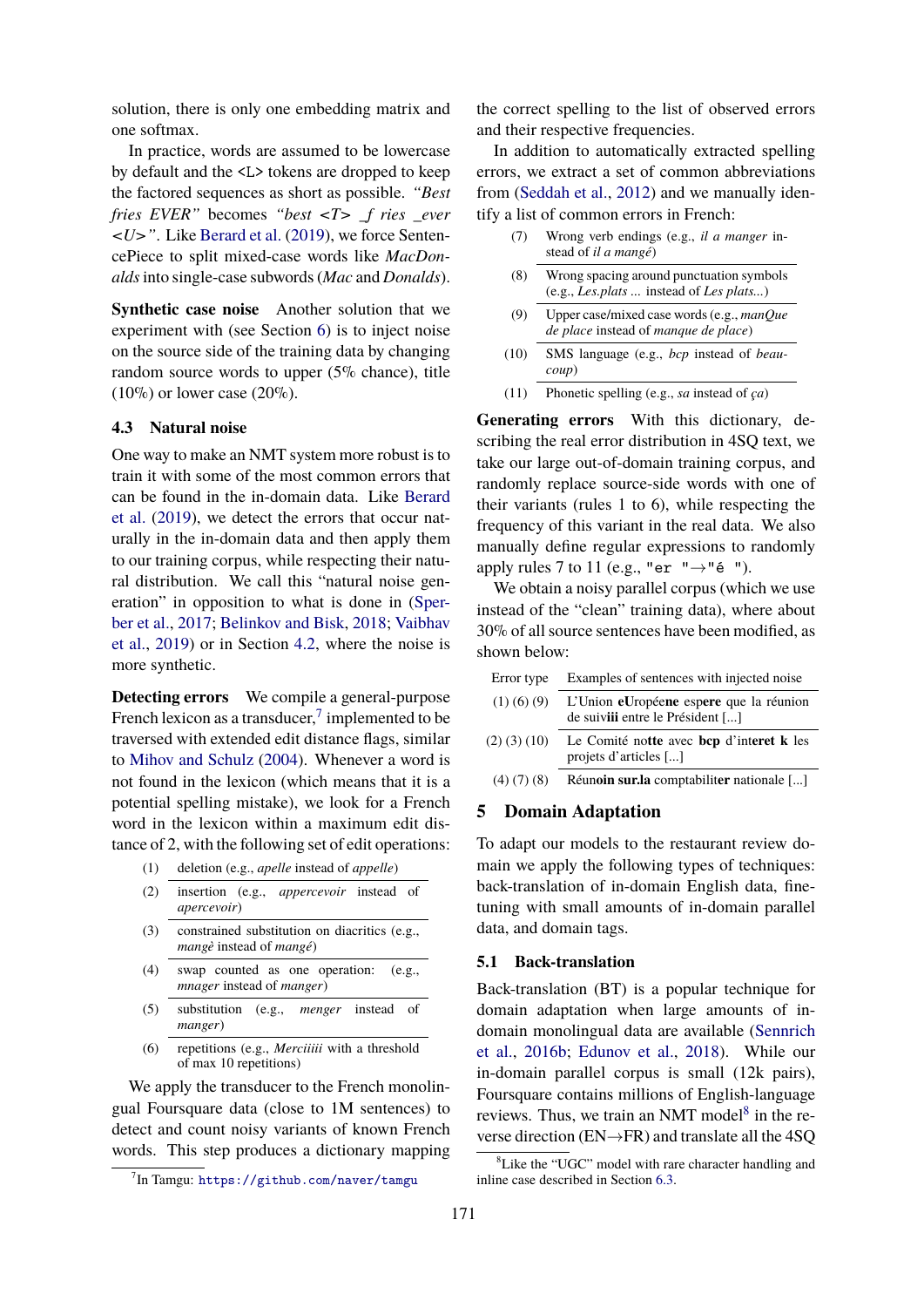English reviews to French. $9$  This gives a large synthetic parallel corpus.

This *in-domain* data is concatenated to the outof-domain parallel data and used for training.

[Edunov et al.](#page-8-8) [\(2018](#page-8-8)) show that doing backtranslation with sampling instead of beam search brings large improvements due to increased diversity. Following this work, we test several settings:

|                 | Name Description                                                                                                                      |
|-----------------|---------------------------------------------------------------------------------------------------------------------------------------|
| BT-B            | Back-translation with beam search.                                                                                                    |
| BT-S            | Back-translation with sampling.                                                                                                       |
| BT-S $\times$ 3 | Three different FR samplings for each EN<br>sentence. This brings the size of the back-<br>translated 4SO closer to the out-of-domain |

corpus. BT No oversampling, but we sample a new ver-

sion of the corpus for each training epoch.

We use a temperature<sup>10</sup> of  $T = \frac{1}{0}$  $\frac{1}{0.9}$  to avoid the extremely noisy output obtained with  $T = 1$  and strike a balance between quality and diversity.

# **5.2 Fine-tuning**

When small amounts of in-domain parallel data are available, fine-tuning (FT) is often the preferred solution for domain adaptation [\(Luong and Man](#page-8-9)[ning](#page-8-9), [2015](#page-8-9); [Freitag and Al-Onaizan](#page-8-10), [2016](#page-8-10)). It consists in training a model on out-of-domain data, and then continuing its training for a few epochs on the in-domain data only.

#### **5.3 Corpus tags**

[Kobus et al.](#page-8-12) ([2017](#page-8-12)) propose a technique for multidomain NMT, which consists in inserting a token in each source sequence specifying its domain. The system can learn the particularities of multiple domains (e.g., polysemous words that have a different meaning depending on the domain), which we can control at test time by manually setting the tag. [Sennrich et al.](#page-8-23) [\(2016a](#page-8-23)) also use tags to control politeness in the model's output.

As our corpus (see Section [6.1\)](#page-4-1) is not clearly divided into domains, we apply the same technique as [Kobus et al.](#page-8-12) ([2017](#page-8-12)) but use *corpus* tags (each sub-corpus has its own tag: TED, Paracrawl, etc.) which we add to each source sequence. Like in ([Berard et al.,](#page-8-2) [2019](#page-8-2)), the 4SQ post-edited and backtranslated data also get their own tags (PE and BT).

$$
\frac{10}{2} \text{with } p(w_i) = \frac{\exp(z_i/T)}{\sum_{k=1}^{|V|} \exp(z_k/T)}
$$

<span id="page-4-2"></span>

|     | Corpus tag SRC: La carte est trop petite. |
|-----|-------------------------------------------|
| TED | The map is too small.                     |
|     | Multi-UN The card is too small.           |
|     | PE The <b>menu</b> is too small.          |

Figure 1: Example of ambiguous source sentence, where using corpus tags help the model pick a more adequate translation.

<span id="page-4-3"></span>

| Corpus     | Lines          |        | Words $(FR)$   Words $(EN)$ |
|------------|----------------|--------|-----------------------------|
| <b>WMT</b> | 29.47M         | 1 003M | 883.5M                      |
| UGC -      | $\vert$ 51.39M | 1 125M | 1 041M                      |

Table 3: Size of the WMT and UGC training corpora (after filtering).

Figure [1](#page-4-2) gives an example where using the PE corpus tag at test time helps the model pick a more adequate translation.

### <span id="page-4-0"></span>**6 Experiments**

# <span id="page-4-1"></span>**6.1 Training data**

After some initial work with the WMT 2014 data, we built a new training corpus named UGC (User Generated Content), closer to our domain, by combining: Multi UN, OpenSubtitles, Wikipedia, Books, Tatoeba, TED talks, ParaCrawl<sup>11</sup> and Gourmet<sup>12</sup> (See Table [3](#page-4-3)). Notably, UGC does not include Common Crawl (which contains a lot of misaligned sentences and caused hallucinations), but it includes OpenSubtitles [\(Lison and Tiede](#page-8-24)[mann,](#page-8-24) [2016](#page-8-24)) (spoken-language, possibly closer to 4SQ). We observed an improvement of more than 1 BLEU on news-test 2014 when switching to UGC, and almost 6 BLEU on 4SQ-valid.

# **6.2 Pre-processing**

We use langid.py ([Lui and Baldwin,](#page-8-25) [2012](#page-8-25)) to filter sentence pairs from UGC. We also remove duplicate sentence pairs, and lines longer than 175 words or with a length ratio greater than 1*.*5 (see Table [3\)](#page-4-3). Then we apply SentencePiece and our rare character handling strategy (Section [4.1\)](#page-2-2). We use a joined BPE model of size 32k, trained on the concatenation of both sides of the corpus, and set SentencePiece's vocabulary threshold to 100. Finally, unless stated otherwise, we always use the *inline casing* approach (see Section [4.2\)](#page-2-1).

<sup>9</sup>This represents *<sup>≈</sup>*15M sentences. This corpus is not available publicly, but the Yelp dataset ([https://www.](https://www.yelp.com/dataset) [yelp.com/dataset](https://www.yelp.com/dataset)) could be used instead.

<sup>11</sup>Corpora available at <http://opus.nlpl.eu/>

 $123k$  translations of dishes and other food terminology <http://www.gourmetpedia.eu/>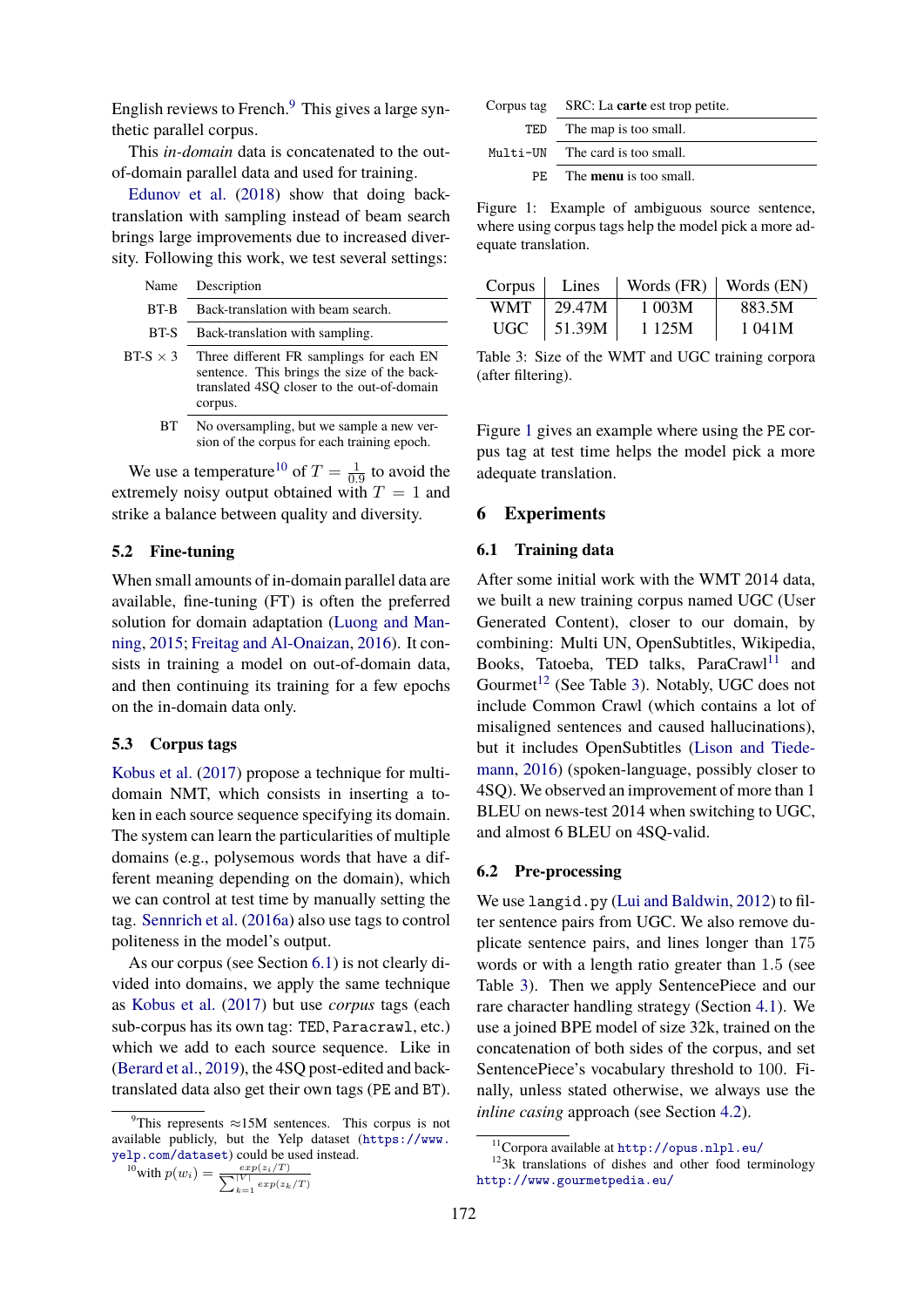### <span id="page-5-0"></span>**6.3 Model and settings**

For all experiments, we use the Transformer Big ([Vaswani et al.](#page-8-26), [2017](#page-8-26)) as implemented in Fairseq, with the hyperparameters of [Ott et al.](#page-8-27)  $(2018)$ . Training is done on 8 GPUs, with accumulated gradients over 10 batches [\(Ott et al.](#page-8-27), [2018](#page-8-27)), and a max batch size of 3500 tokens (per GPU). We train for 20 epochs, while saving a checkpoint every 2500 updates ( $\approx \frac{2}{5}$  $\frac{2}{5}$  epoch on UGC) and average the 5 best checkpoints according to their perplexity on a validation set (a held-out subset of UGC).

For fine-tuning, we use a fixed learning rate, and a total batch size of 3500 tokens (training on a single GPU without delayed updates). To avoid overfitting on 4SQ-PE, we do early stopping according to perplexity on  $4SQ$ -valid.<sup>13</sup> For each fine-tuned model we test all 16 combinations of dropout in *{*0*.*1*,* 0*.*2*,* 0*.*3*,* 0*.*4*}* and learning rate in *{*1*,* 2*,* 5*,* 10*} ×* 10*−*<sup>5</sup> . We keep the model with the best perplexity on 4SQ-valid.<sup>14</sup>

# **6.4 Evaluation methodology**

During our work, we used BLEU [\(Papineni et al.,](#page-8-28) [2002\)](#page-8-28) on *news-valid* (concatenation of news-test 2012 and 2013) to ensure that our models stayed good on a more general domain, and on *4SQ-valid* to measure performance on the 4SQ domain.

For sake of brevity, we only give the final BLEU scores on *news-test 2014* and *4SQ-test*. Scores on 4SQ-valid, and MTNT-test (for comparison with [Michel and Neubig](#page-8-0), [2018](#page-8-0); [Berard et al.](#page-8-2), [2019](#page-8-2)) are given in Appendix. We evaluate "detokenized"  $MT$  outputs<sup>15</sup> against raw (non-tokenized) refer-ences using SacreBLEU [\(Post,](#page-8-29) [2018](#page-8-29)).<sup>16</sup>

In addition to BLEU, we do an indirect evaluation on an Aspect-Based Sentiment Analysis (ABSA) task, a human evaluation, and a taskrelated evaluation based on polysemous words.

### **6.5 BLEU evaluation**

**Capital letters** Table [4](#page-5-1) compares the case handling techniques presented in Section [4.2.](#page-2-1) To better evaluate the robustness of our models to changes of case, we built 3 synthetic test sets from 4SQ-test, with the same target, but all source words in upper, lower or title case.

<sup>&</sup>lt;sup>15</sup>Outputs of our models are provided with the 4SQ corpus. <sup>16</sup>SacreBLEU signature: BLEU+case.mixed+numrefs.1

<span id="page-5-1"></span>

| Model         | <b>BLEU</b> | Case insensitive BLEU |       |       |
|---------------|-------------|-----------------------|-------|-------|
|               | 4SQ         | Upper                 | Lower | Title |
| Cased         | 31.78       | 16.02                 | 32.42 | 26.67 |
| LC to cased   | 30.91       | 33.09                 | 33.09 | 33.09 |
| Factored case | 31.62       | 32.31                 | 32.96 | 29.86 |
| Inline case   | 31.55       | 31.08                 | 32.63 | 29.61 |
| Noised case   | 31.99       | 32.64                 | 33.73 | 33.63 |

Table 4: Robustness to capital letters (see Section [4.2\)](#page-2-1). 4SQ's source side has been set to upper, lower or title case. The first column is case sensitive BLEU. "LC to cased" always gets the same scores because it is invariant to source case.

<span id="page-5-2"></span>

| Model                             |                 | news $\vert$ noised news $\vert$ 4SQ |       |
|-----------------------------------|-----------------|--------------------------------------|-------|
| UGC (Inline case) $ 40.68\rangle$ |                 | 35.59                                | 31.55 |
| + natural noise                   | $ 40.43\rangle$ | 40.35                                | 31.69 |

Table 5: Baseline model with or without natural noise (see Section [4.3](#page-3-0)). *Noised news*is the same type of noise, artificially applied to news-test.

Inline and factored case perform equally well, significantly better than the default (cased) model, especially on all-uppercase inputs. Lowercasing the source is a good option, but gives a slightly lower score on regular  $4SO$ -test.<sup>17</sup> Finally, synthetic case noise added to the source gives surprisingly good results. It could also be combined with factored or inline case.

**Natural noise** Table [5](#page-5-2) compares the baseline "inline case" model with the same model augmented with natural noise (Section [4.3\)](#page-3-0). Performance is the same on 4SQ-test, but significantly better on news-test artificially augmented with 4SQ-like noise.

**Domain adaptation** Table [6](#page-6-0) shows the results of the back-translation (BT) techniques. Surprisingly, BT with beam search (BT-B) deteriorates BLEU scores on 4SQ-test, while BT with sampling gives a consistent improvement. BLEU scores on news-test are not significantly impacted, suggesting that BT can be used for domain adaptation without hurting quality on other domains.

Table [7](#page-6-1) compares the domain adaptation techniques presented in Section [5](#page-3-1). We observe that:

1. Concatenating the small 4SQ-PE corpus to the 50M general domain corpus does not help much, unless using tags.

<sup>&</sup>lt;sup>13</sup>The best perplexity was achieved after 1 to 3 epochs.

<sup>&</sup>lt;sup>14</sup>The best dropout rate was always 0.1, and the best learning rate was either  $2 \times 10^{-5}$  or  $5 \times 10^{-5}$ .

<sup>&</sup>lt;sup>17</sup>The "LC to cased" and "Noised case" models are not able to preserve capital letters for emphasis (as in Table [2\)](#page-2-0), and the "Cased" model often breaks on such examples.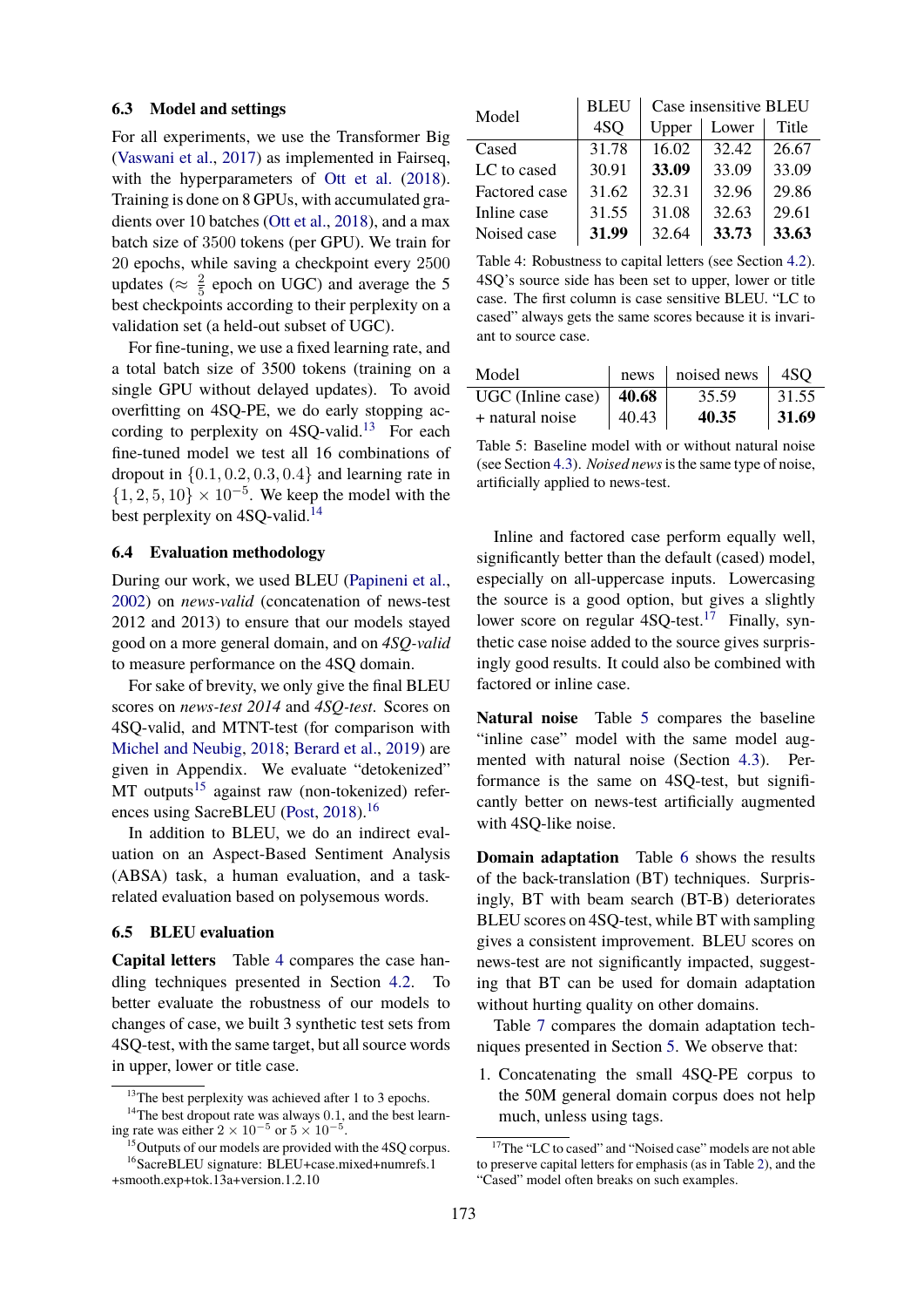<span id="page-6-0"></span>

| Model                      | news  | 4SQ   |
|----------------------------|-------|-------|
| UGC (Inline case)          | 40.68 | 31.55 |
| $UGC \oplus BT-B$          | 40.56 | 30.17 |
| $UGC \oplus BT-S$          | 40.64 | 32.64 |
| $UGC \oplus BT$            | 40.84 | 32.69 |
| $UGC \oplus BT-S \times 3$ | 40.63 | 32.84 |

Table 6: Comparison of different back-translation schemes (see Section [5.1](#page-3-2)). *⊕* denotes the concatenation of several training corpora.

<span id="page-6-1"></span>

| Model                      | Tag | news  | 4SQ   |
|----------------------------|-----|-------|-------|
| UGC (Inline case)          |     | 40.68 | 31.55 |
| $UGC \oplus 4SQ-PE$        |     | 40.80 | 32.05 |
| $UGC + FT$                 |     | 39.78 | 35.02 |
| $UGC \oplus 4SQ-PE + tags$ |     | 40.71 | 32.12 |
|                            | PE  | 38.97 | 34.36 |
| $UGC \oplus BT + tags$     |     | 40.67 | 33.47 |
|                            | BТ  | 39.02 | 33.00 |

Table 7: Domain adaptation with 4SQ-PE fine-tuning (FT) or corpus tags. The "tag" column represents the corpus tag used at test time (if any).

- 2. *4SQ-PE + tags* is not as good as fine-tuning with 4SQ-PE. However, fine-tuned models get slightly worse results on news.
- 3. Back-translation combined with tags gives a large boost.<sup>18</sup> The BT tag should not be used at test time, as it degrades results.
- 4. Surprisingly, using no tag at test time works fine, even though all training sentences had tags. $19$

As shown in Table [8](#page-6-2), these techniques can be combined to achieve the best results. The natural noise does not have a significant effect on BLEU scores. Back-translation combined with fine-tuning gives the best performance on 4SQ (+4.5 BLEU vs UGC). However, using tags instead of fine-tuning strikes a better balance between general domain and in-domain performance.

#### **6.6 Targeted evaluation**

In this section we propose two metrics that target specific aspects of translation adequacy: translation accuracy of domain-specific polysemous words and Aspect-Based Sentiment Analysis performance on MT outputs.

<span id="page-6-2"></span>

| Model                                    | news  | 4SQ   |
|------------------------------------------|-------|-------|
| <b>WMT</b>                               | 39.37 | 26.26 |
| UGC (Inline case)                        | 40.68 | 31.55 |
| Google Translate (Feb 2019)              | 36.31 | 29.63 |
| DeepL (Feb 2019)                         |       | 32.82 |
| $UGC \oplus BT + FT$                     | 39.55 | 35.95 |
| $UGC \oplus BT \oplus PE + tags$         | 40.99 | 35.72 |
| Nat noise $\oplus$ BT + FT               | 39.91 | 36.35 |
| Nat noise $\oplus$ BT $\oplus$ PE + tags | 40.72 | 35.60 |

Table 8: Combination of several robustness or domain adaptation techniques. At test time, we don't use any tag on news, and use the PE tag on 4SQ (when applicable). BT: back-translation. PE: 4SQ-PE. FT: fine-tuning with 4SQ-PE. *⊕*: concatenation.

<span id="page-6-3"></span>

| French word   Meanings |                           |
|------------------------|---------------------------|
| Cadre                  | setting, frame, executive |
| Cuisine                | food, kitchen             |
| Carte                  | menu, card, map           |

Table 9: French polysemous words found in 4SQ, and translation candidates in English. The most frequent meanings in 4SQ are underlined.

**Translation of polysemous words** We propose to count polysemous words specific to our domain, similarly to ([Lala and Specia,](#page-8-31) [2018](#page-8-31)), to measure the degree of domain adaptation. TER between the translation hypotheses and the post-edited references in 4SQ-PE reveals the most common substitutions (e.g., "card" is often replaced with "menu", suggesting that "card" is a common mistranslation of the polysemous word "carte"). We filter this list manually to only keep words that are polysemous and that have a high frequency in the test set. Ta-ble [9](#page-6-3) gives the 3 most frequent ones.<sup>20</sup>

Table [10](#page-7-0) shows the accuracy of our models when translating these words. We see that the domainadapted model is better at translating domainspecific polysemous words.

**Indirect evaluation with sentiment analysis** We also measure adequacy by how well the translation preserves the polarity of the sentence regarding various aspects. To evaluate this, we perform an indirect evaluation on the SemEval 2016 Aspect-Based Sentiment Analysis (ABSA) task ([Pontiki et al.](#page-8-14), [2016](#page-8-14)). We use our internal ABSA systems trained on English or French SemEval

<sup>18</sup>[Caswell et al.](#page-8-30) [\(2019](#page-8-30)); [Berard et al.](#page-8-2) ([2019](#page-8-2)) observed the same thing.

 $19$ We tried keeping a small percentage of UGC with no tag, or with an ANY tag, but this made no difference.

<sup>20</sup>Rarer ones are: *adresse* (place, address), *café* (coffee, café), *entrée* (starter, entrance), *formule* (menu, formula), *long* (slow, long), *moyen* (average, medium), *correct* (decent, right), *brasserie* (brasserie, brewery) and *coin* (local, corner).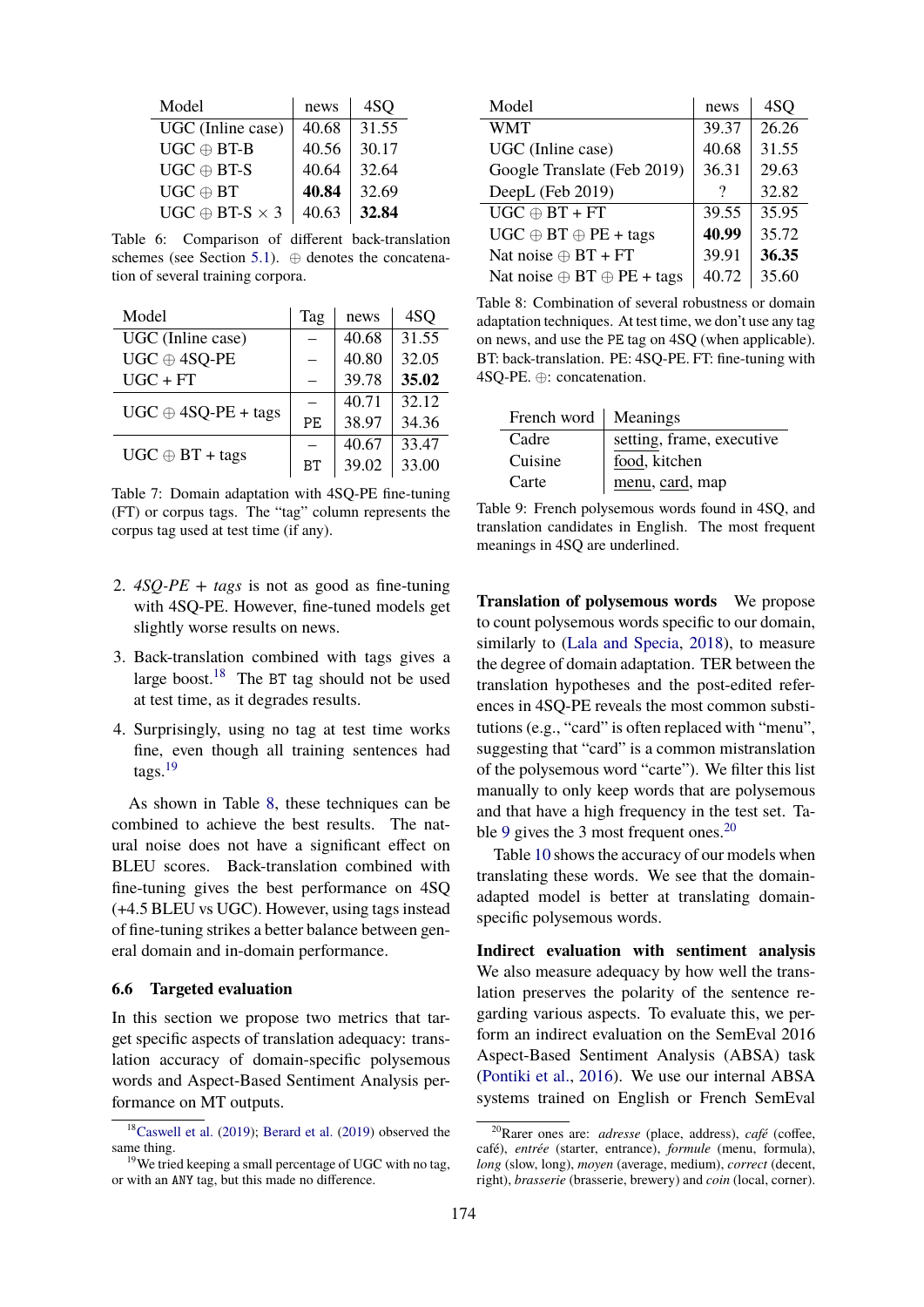<span id="page-7-0"></span>

| Model                  | cadre | cuisine | carte | Total   |
|------------------------|-------|---------|-------|---------|
| Total (source)         | 23    | 32      | 29    | $100\%$ |
| WMT                    | 13    | 17      | 14    | 52%     |
| UGC (Inline case)      | 22    | 27      | 18    | 80%     |
| $UGC \oplus PE + tags$ | 23    | 31      | 29    | $99\%$  |

Table 10: Number of correct translations for difficult polysemous words in 4SQ-test by different models. The first row is the number of source sentences that contain this word. Other domain-adapted models (e.g., "UGC + FT" or "UGC *⊕* BT") also get *≈* 99% accuracy.

<span id="page-7-1"></span>

| <b>ABSA</b> Model                        | Aspect | Polarity |  |  |
|------------------------------------------|--------|----------|--|--|
| <b>ABSA</b> French                       | 64.7   | 83.2     |  |  |
| <b>ABSA</b> English                      | 59.5   | 72.1     |  |  |
| ABSA English on MT outputs               |        |          |  |  |
| <b>WMT</b>                               | 54.5   | 66.1     |  |  |
| UGC (Inline case)                        | 58.1   | 70.7     |  |  |
| $UGC \oplus BT \oplus PE + tags$         | 60.2   | 72.0     |  |  |
| Nat noise $\oplus$ BT $\oplus$ PE + tags | 60.8   | 73.3     |  |  |

Table 11: Indirect evaluation with Aspect-Based Sentiment Analysis (accuracy in %). *ABSA French*: ABSA model trained on French data and applied to the SemEval 2016 French test set; *ABSA English*: trained on English data and applied to human translations of the test set; *ABSA English* on MT outputs: applied to MT outputs instead of human translations.

2016 data. The evaluation is done on the SemEval 2016 French test set: either the original version (ABSA French), or its translation (ABSA English). As shown in Table [11,](#page-7-1) translations obtained with domain-adapted models lead to significantly better scores on the ABSA task than the generic models.

#### **6.7 Human Evaluation**

We conduct a human evaluation to confirm the observations with BLEU and to overcome some of the limitations of this metric.

We select 4 MT models for evaluation (see Table [12\)](#page-7-2) and show their 4 outputs at once, sentenceby-sentence, to human judges, who are asked to rank them given the French source sentence in context (with the full review). For each pair of models, we count the number of wins, ties and losses, and apply the Wilcoxon signed-rank test.

We took the first 300 test sentences to create 6 tasks of 50 sentences each. Then we asked bilingual colleagues to rank the output of 4 models by their translation quality. They were asked to do one or more of these tasks. The judge did not know about the list of models, nor the model that produced any given translation. We got 12 an-

<span id="page-7-2"></span>

| Pairs                       | Win | <b>Tie</b> | Loss |
|-----------------------------|-----|------------|------|
| Tags $\approx$ Tags + noise | 82  | 453        | 63   |
| Tags $\gg$ Baseline         | 187 | 337        | 74   |
| Tags $\gg$ GT               | 226 | 302        | 70   |
| Tags + noise $\gg$ Baseline | 178 | 232        | 97   |
| Tags + noise $\gg$ GT       | 218 | 315        | 65   |
| Baseline $\gg$ GT           | 173 | 302        | 123  |

Table 12: In-house human evaluation ("*≫*" means better with *p ≤* 0*.*05). The 4 models *Baseline*, *GT*, *Tags* and *Tags + noise* correspond respectively to rows 2 (UGC with inline case), 3 (Google Translate), 6 (Combination of BT, PE and tags) and 8 (Same as 6 with natural noise) in Table [8.](#page-6-2)

swers. The inter-judge Kappa coefficient ranged from 0.29 to 0.63, with an average of 0.47, which is a good value given the difficulty of the task. Table [12](#page-7-2) gives the results of the evaluation, which confirm our observations with BLEU.

We also did a larger-scale monolingual evaluation using Amazon Mechanical Turk (see Appendix), which lead to similar conclusions.

# **7 Conclusion**

We presented a new parallel corpus of user reviews of restaurants, which we think will be valuable to the community. We proposed combinations of multiple techniques for robustness and domain adaptation, which address particular challenges of this new task. We also performed an extensive evaluation to measure the improvements brought by these techniques.

According to BLEU, the best single technique for domain adaptation is fine-tuning. Corpus tags also achieve good results, without degrading performance on a general domain. Back-translation helps, but only with sampling or tags. The robustness techniques (natural noise, factored case, rare character placeholder) do not improve BLEU.

While our models are promising, they still show serious errors when applied to user-generated content: missing negations, hallucinations, unrecognized named entities, insensitivity to context. $21$ This suggests that this task is far from solved.

We hope that this corpus, our natural noise dictionary, model outputs and human rankings will help better understand and address these problems. We also plan to investigate these problems on lower resource languages, where we expect the task to be even harder.

<sup>&</sup>lt;sup>21</sup>See additional examples in Appendix.